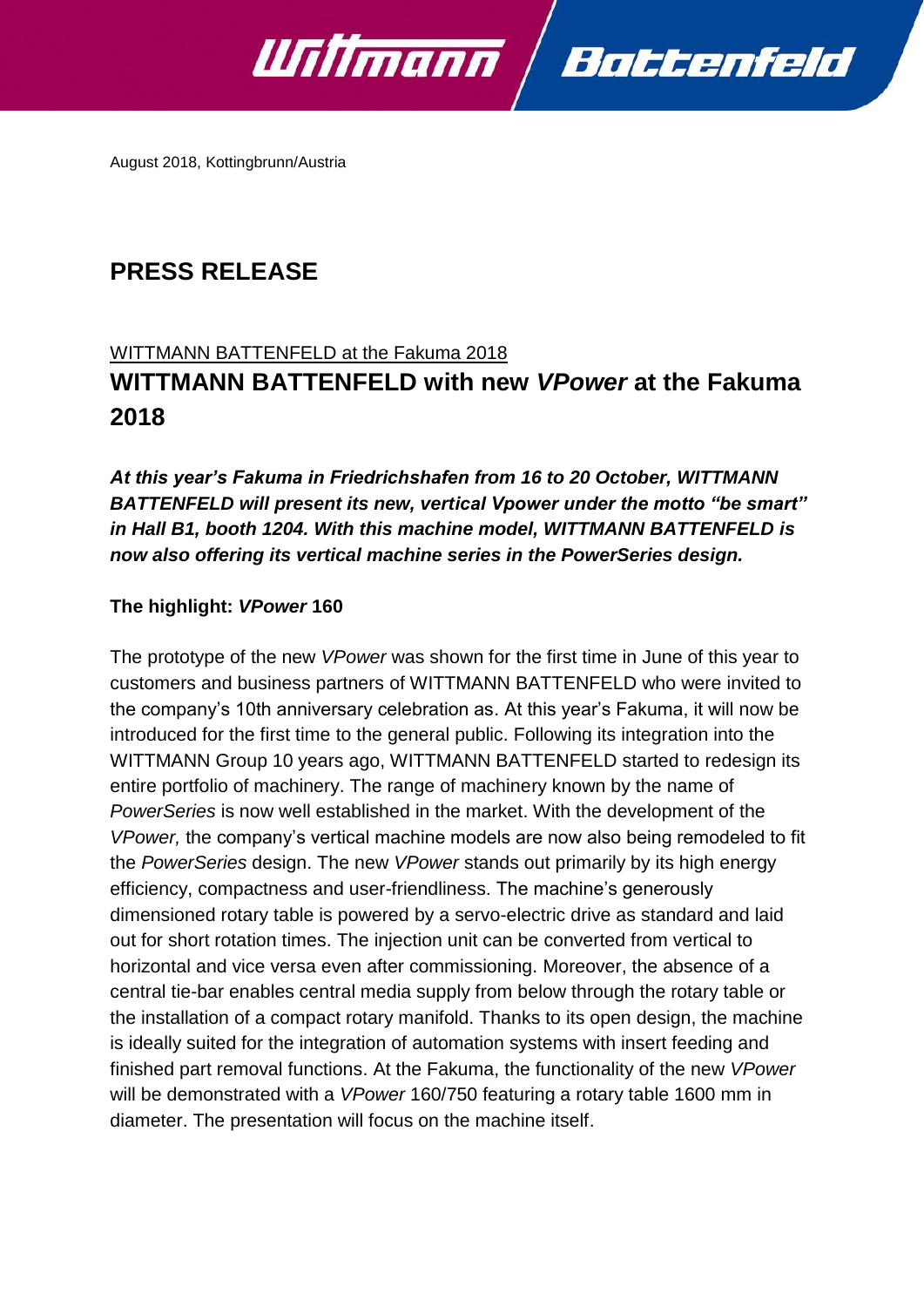

## **High-speed** *EcoPower* **Xpress for the packaging industry**

Another novelty presented at the Fakuma will be the *EcoPower* Xpress 160/1100+. Following the successful launch of the all-electric high-speed model in the 400 to 500 t clamping force range, the *EcoPower* Xpress series is now being extended by adding the machines in the lower clamping force segment. The *EcoPower* Xpress is a high-speed, all-electric high-performance machine, which is of interest mainly for thin-walled applications in the packaging industry.

At the Fakuma, the smallest machine of this series will be shown producing a lid made of PP (Borealis, Austria) with a 4-cavity mold, using IML technology from WITTMANN. The IML system is a high-speed model with a W837 side-entry robot. With the help of anticipatory signal exchange transmitted in real time between the machine and the robot, the mold opening time can be limited to an absolute minimum. The lids are produced within a cycle time of roughly 3 seconds. The machine will be equipped with the CMS condition monitoring system from WITTMANN BATTENFELD, which ensures continuous condition monitoring of its most important parameters.

# **Multi-component technology on the servo-hydraulic** *SmartPower* **240 and the all-electric** *MicroPower 15*

Furthermore, the COMBIMOULD technology will be shown to visitors at the Fakuma on a machine from the servo-hydraulic *SmartPower* series. On a *SmartPower*  240/750H/210S, the housing of the WITTMANN R9 Teachbox will be produced from ABS and TPU with a single-cavity mold. A WX142 robot from WITTMANN with a transfer and removal gripper will be used to remove the finished parts. It will transfer the preforms into the second cavity for insert molding. Subsequently, an inkjet printer will print a QR code on the parts to secure traceability of the production data. Next, the parts will be sorted and deposited on a conveyor belt.

In the second COMBIMOULD application, a sensor component for a medical measuring instrument will be produced. It will be manufactured on a 2-component machine from the *MicroPower* series specially designed for injection molding of micro parts, a *MicroPower* 15/10H/10H, with a 4-cavity mold supplied by Wittner, Austria. The razor-thin, spherical membrane injection-molded from PP and EVA9 serves to measure a specific pressure inside the measuring device. The parts will be processed in a clean-room environment which is created by using a laminar flow box inside the machine. They will be removed by a W8VS4 SCARA robot from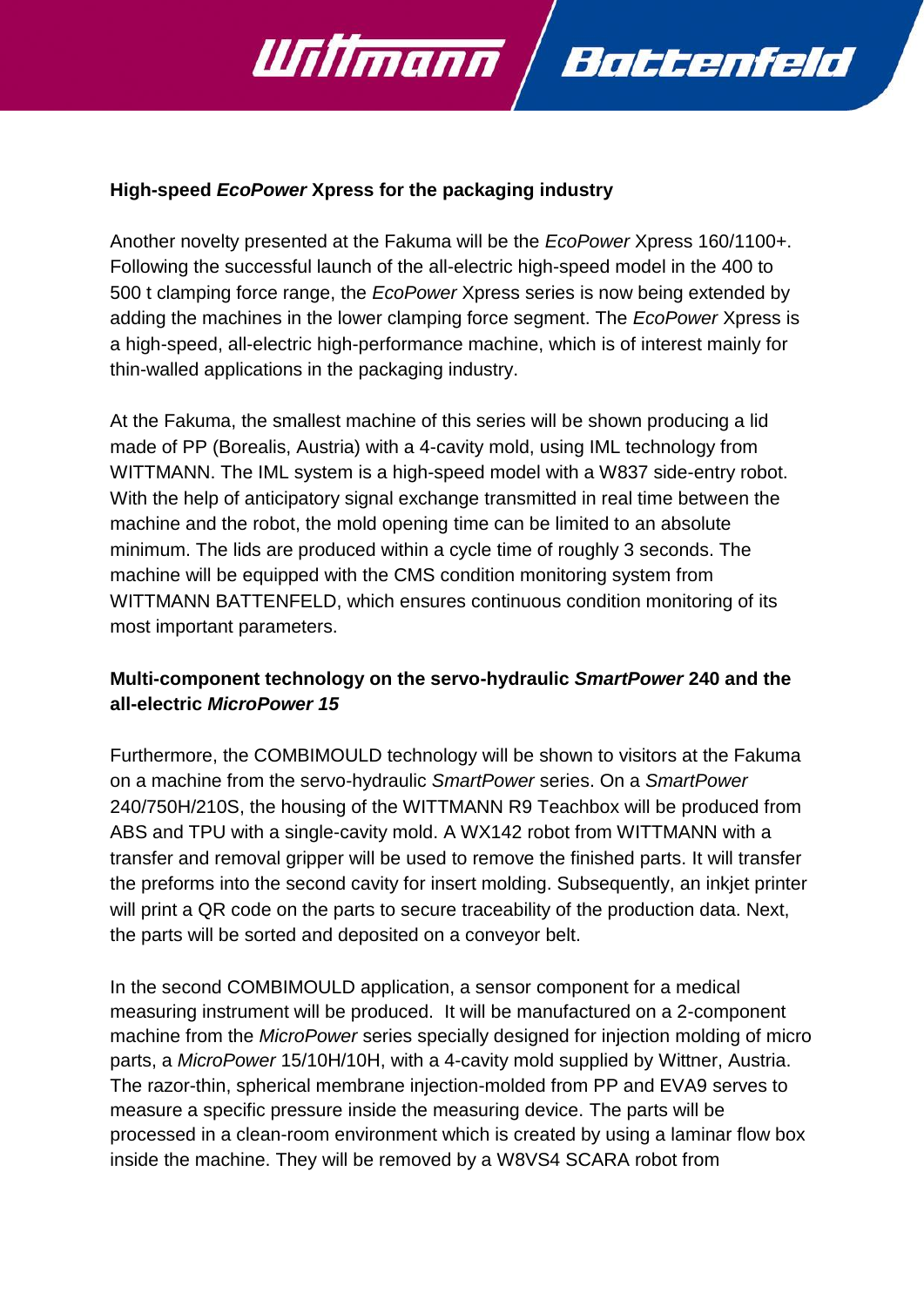

Battenfeld

## **WITTMANN 4.0 cell equipped with HiQ software packages**

Willmann

The full extent of WITTMANN 4.0 integration will be demonstrated at the Fakuma on an *EcoPower* 90/350, in whose UNILOG B8 control system the robot is integrated, together with all connected peripheral appliances, such as TEMPRO temperature controllers, GRAVIMAX blenders, DRYMAX dryers and FLOWCON electronic flow controllers. As a novelty, the electronic data sheet will be used in the UNILOG B8 control system. This electronic data sheet serves to configure a production cell integrated via the WITTMANN 4.0 router in accordance with the selected mold dataset, including all necessary appliances such as robots, temperature controllers, metering devices, dryers and electronic flow controllers. Via the "plug & produce" mode, the production cell is ready for start-up in next to no time. All required data for quality management from the machine and the peripherals are available for documentation via WITTMANN 4.0. Moreover, the WITTMANN 4.0 router allows secure access by a single IP address (single point entry) to all modules of the production cell for servicing by the web service.

The machine will also be equipped with the WITTMANN BATTENFELD software packages HiQ-Flow, HiQ-Melt and HiQ-Metering, whose functionalities will be shown at the Fakuma. HiQ-Flow is a material viscosity-controlled injection control system, which compensates the effect of temperature and batch influences on material viscosity and thus ensures reliable, consistent good quality of the injection-molded parts. HiQ-Melt is a method of monitoring material quality, which enables easy detection of deviations in material quality by measuring the energy consumed in the plasticizing process. HiQ-Metering designates active closing of the check valve to ensure that precisely the necessary quantity of material is injected with every shot to achieve extreme consistency in part weights. Moreover, this machine is also equipped with the CMS condition monitoring system from WITTMANN BATTENFELD.

# **Information and counseling at the WITTMANN 4.0 expert corner and at the service center**

At hourly intervals, presentations will be held to provide visitors to the Fakuma with detailed information about integration, HiQ-software packages and the CMS machine condition monitoring system.

The WITTMANN BATTENFELD service center will also offer advice concerning the MES solutions provided by WITTMANN BATTENFELD, as well as web and remote servicing and process technology issues.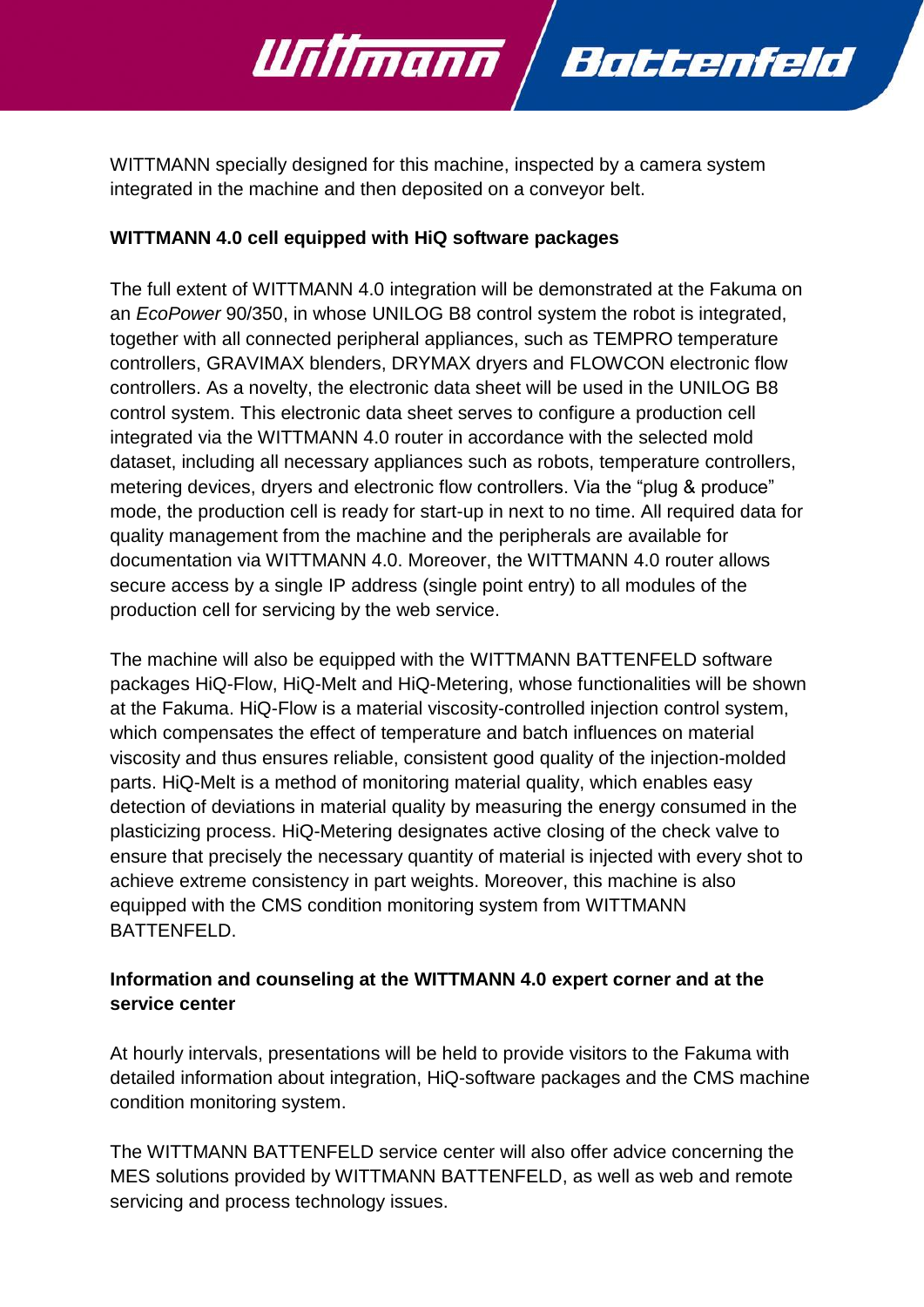

At the expert corner for plasticizing units, the latest solutions for screws and check valves will be shown, demonstrating their advantages to trade visitors. Here, customized solutions can also be discussed with the relevant experts.



**Fig. 1:** Our highlight – the new *VPower*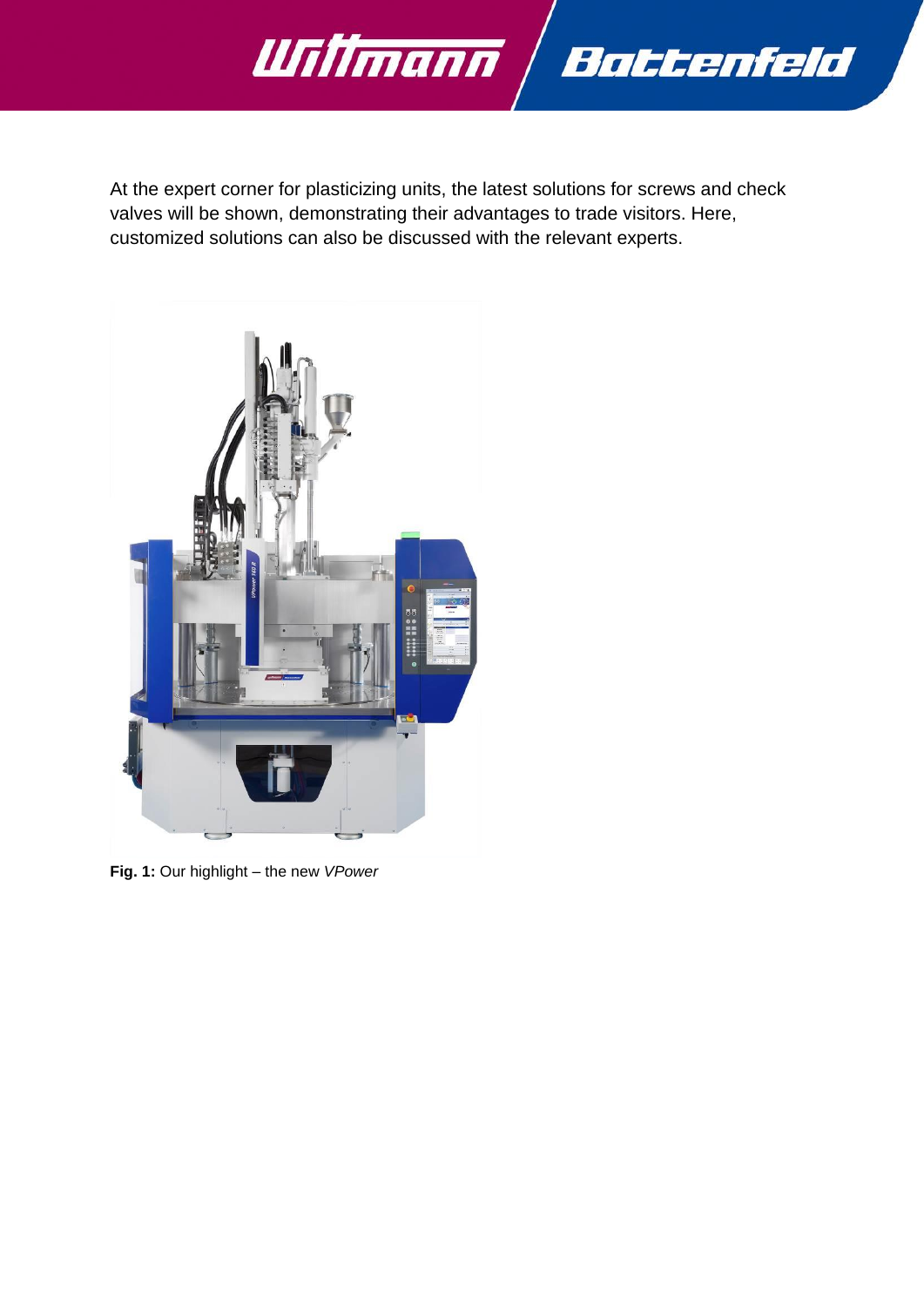



**Fig. 2:** WITTMANN 4.0 demonstration cell, equipped with HiQ software packages



**Fig. 3:** WITTMANN R9 Teachbox – the display frame is injection-molded on a *SmartPower* 240



**Fig. 4:** *MicroPower* 15/10H/10H COMBIMOULD